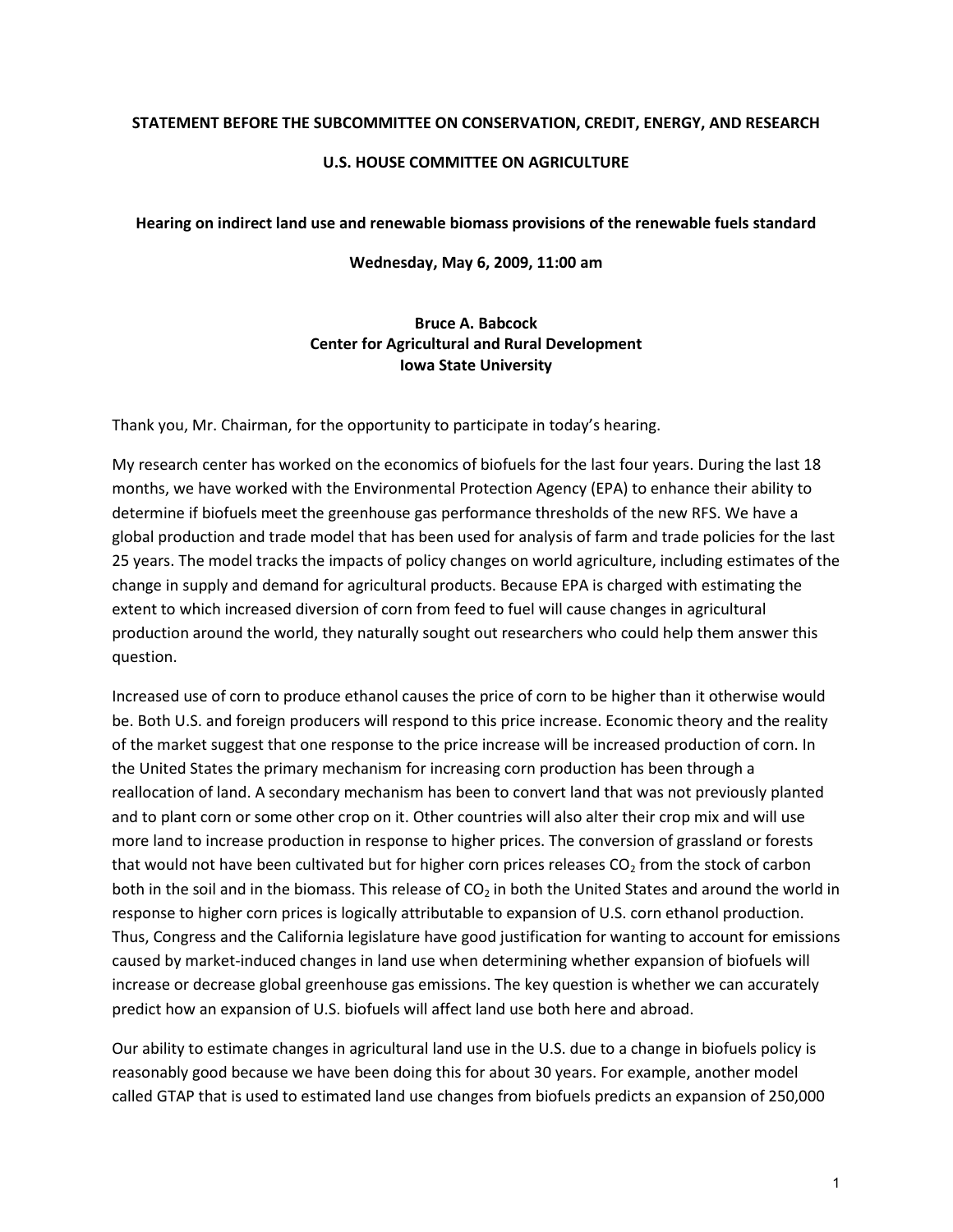acres per billion gallons of corn ethanol. My center's model predicts 300,000 acres per billion gallons of ethanol.

Our ability to estimate land use changes overseas is less precise. For example, my center's estimates are currently about 700,000 acres per billion gallons overseas. GTAP estimates about 400,000 acres per billion gallons. One reason why it is more difficult to estimate changes in foreign land use is the sheer number of agricultural sectors in all countries that need to be well understood and modeled. A second reason is that lower quality and availability of data in other countries relative to U.S. data makes it more difficult to estimate how land use will change.

The ability to estimate how countries would expand their agricultural land is quite limited. My center does not yet estimate land conversion from forest, but GTAP estimates that about half of the predicted expansion in cropland from corn ethanol in the United States comes from cutting down existing forests. However, over the last three years, we have seen little evidence that U.S. trees are being cut down to produce more agricultural land despite the fact that U.S. cropland has expanded by eight million acres. We have also seen no evidence that significant acres of pasture have been converted, other than a drop in Conservation Reserve Program acres in the Dakotas. Rather than conversion of forest, as predicted by GTAP, U.S. cropland has increased primarily through a reduction in CRP acres and through increased double cropping of soybeans after wheat.

Our ability to accurately measure the extent of land use changes outside the United States is limited because of a lack of reliable data and a lack of knowledge about what is actually going on in other countries. For example, the California Air Resources Board (CARB) and EPA conclude that increased crop prices from biofuels expansion will increase deforestation in the Amazon in Brazil. This conclusion seems logical because increased demand for cropland in Brazil is largely met by converting pasture to cropland. Unless the Brazilian cattle herd shrinks, it would seem that the decrease in pasture would have to be made up somehow. Where is Brazil going to get more pasture? By converting Amazon forest and savanna. Thus, the argument goes, any increase in Brazilian cropland leads to deforestation and a loss of savanna.

EPA and CARB both heavily penalize biofuels because of the presumed loss of the carbon stocks in forests and savannah in Brazil. The existing scientific literature also concludes that expansion of biofuels in the United States will lead to deforestation. But what evidence is there that increased production of crops has led to expansion of pasture in the Amazon? There is evidence that cattle numbers and pasture have both increased in the Amazon region since 1996. But was that due to the 30 percent increase in the Brazilian cattle herd or due to the 36 percent increase in Brazilian cropland under cultivation? We are only now beginning to sort that out, and preliminary data suggest that a fairly large proportion of the increase in cropland in the major crop-producing regions of Brazil was accommodated by increasing cattle stocking rates. Further analysis is needed before we can state with confidence how much of the pasture created in the Amazon was created by crop pressure rather than by increased herd size in Brazil. Why does this matter? Nobody believes that U.S. biofuels policy is going to lead to increased cattle numbers in Brazil. Rather, increased crop prices will increase cropland. If Amazon forest is getting cut down to accommodate increased cattle numbers, and increased stocking rates accommodate increased